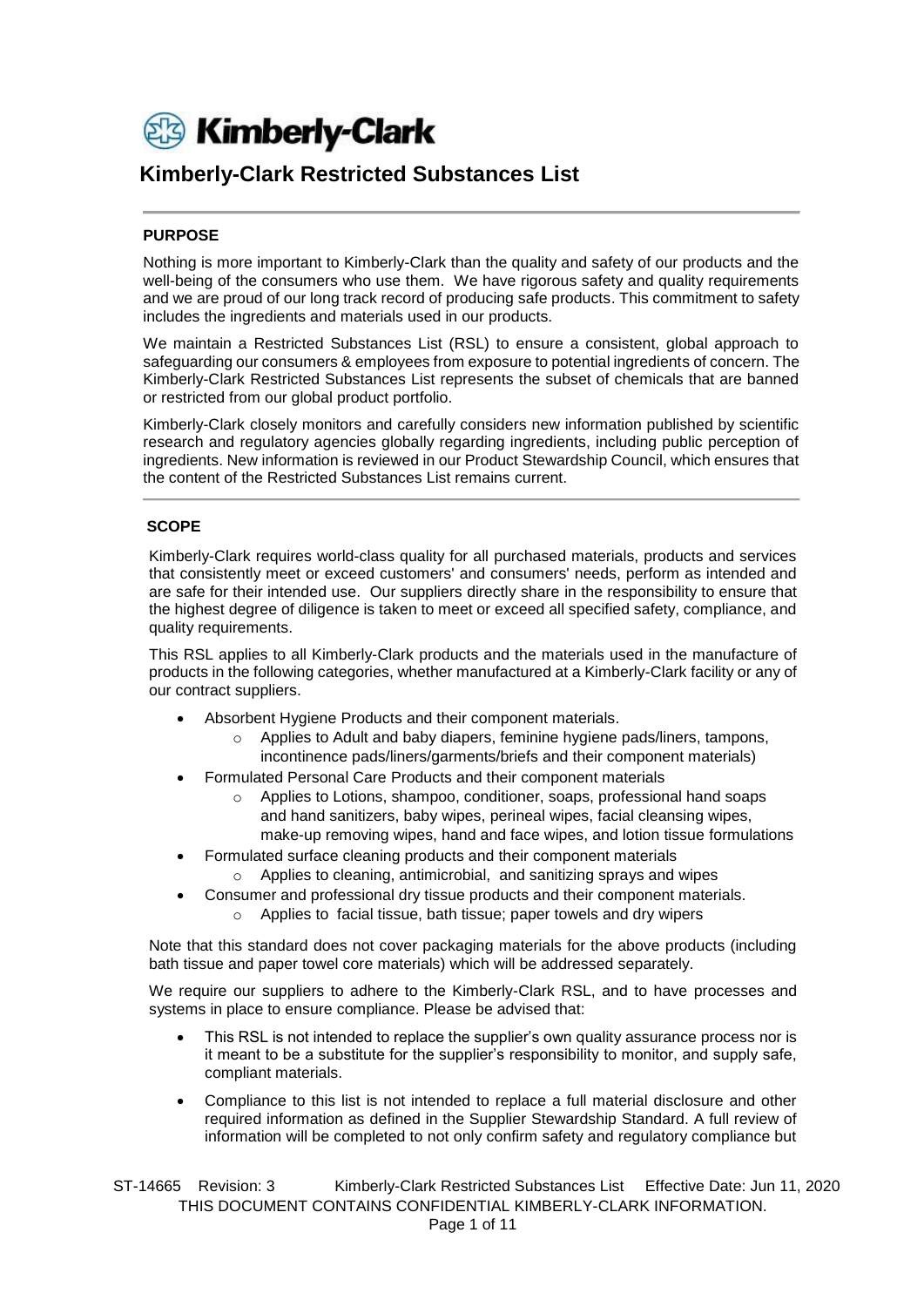also to enable us to proactively respond to emerging new regulations and chemicals of concern.

- The RSL is just a short list of the chemicals that we are restricting that are likely most relevant to our consumers. There are also hundreds of other chemicals that we've opted to reduce/restrict in our products not on the RSL. We proactively monitor and assess new information regarding ingredients published by scientific research and regulatory agencies globally, including public perception, to ensure this RSL remains current.
- Some raw material categories have an additional standard that must be followed. (E.g. Kimberly-Clark Fragrance and Essential Oil Standard).

#### **DEFINITIONS**

| <b>CAS Number</b>                                    | Chemical Abstracts Service registry numbers that identify unique<br>substances                                                                                                               |
|------------------------------------------------------|----------------------------------------------------------------------------------------------------------------------------------------------------------------------------------------------|
| Formulated<br>Personal Care<br><b>Products</b>       | Formulated Personal Care Products: (including but not limited to lotions,<br>shampoo, conditioner, soaps, professional hand soaps and hand<br>sanitizers)                                    |
| Formulated<br>personal Care<br>Wipes                 | Formulated personal care wipes and lotion tissue (including but not<br>limited to perineal wipes, facial cleansing wipes, make-up removing<br>wipes, hand and face wipes, and lotion tissue) |
| Formulated<br>Surface<br>Cleaning<br><b>Products</b> | Formulated surface cleaning products (cleansing, antimicrobial, and<br>sanitizing)                                                                                                           |
| Incidental<br>Material                               | Any ingredient of another ingredient present at a trace level and having<br>no technical or functional effect                                                                                |
| Kg                                                   | Kilogram                                                                                                                                                                                     |
| <b>PPM</b>                                           | Parts per million                                                                                                                                                                            |
| <b>PPT</b>                                           | Parts per trillion                                                                                                                                                                           |
| Prohibited                                           | Not intentionally added in the supply chain                                                                                                                                                  |
| RSL                                                  | <b>Restricted Substances List</b>                                                                                                                                                            |
| ug                                                   | Microgram                                                                                                                                                                                    |
| Restricted                                           | Chemicals can only be used if written consent is provided.                                                                                                                                   |

#### **REGULATORY COMPLIANCE**

This list represents the internal Kimberly-Clark position. It is not intended to indicate regulatory requirements and it does not indicate an assessment of risk to humans or the environment for any particular chemical or product.

Suppliers must operate in full compliance with the laws and regulations of the countries in which they operate. When local laws and regulations are less restrictive than this list suppliers are expected to adhere to Kimberly-Clark's requirements.

ST-14665 Revision: 3 Kimberly-Clark Restricted Substances List Effective Date: Jun 11, 2020 THIS DOCUMENT CONTAINS CONFIDENTIAL KIMBERLY-CLARK INFORMATION. Page 2 of 11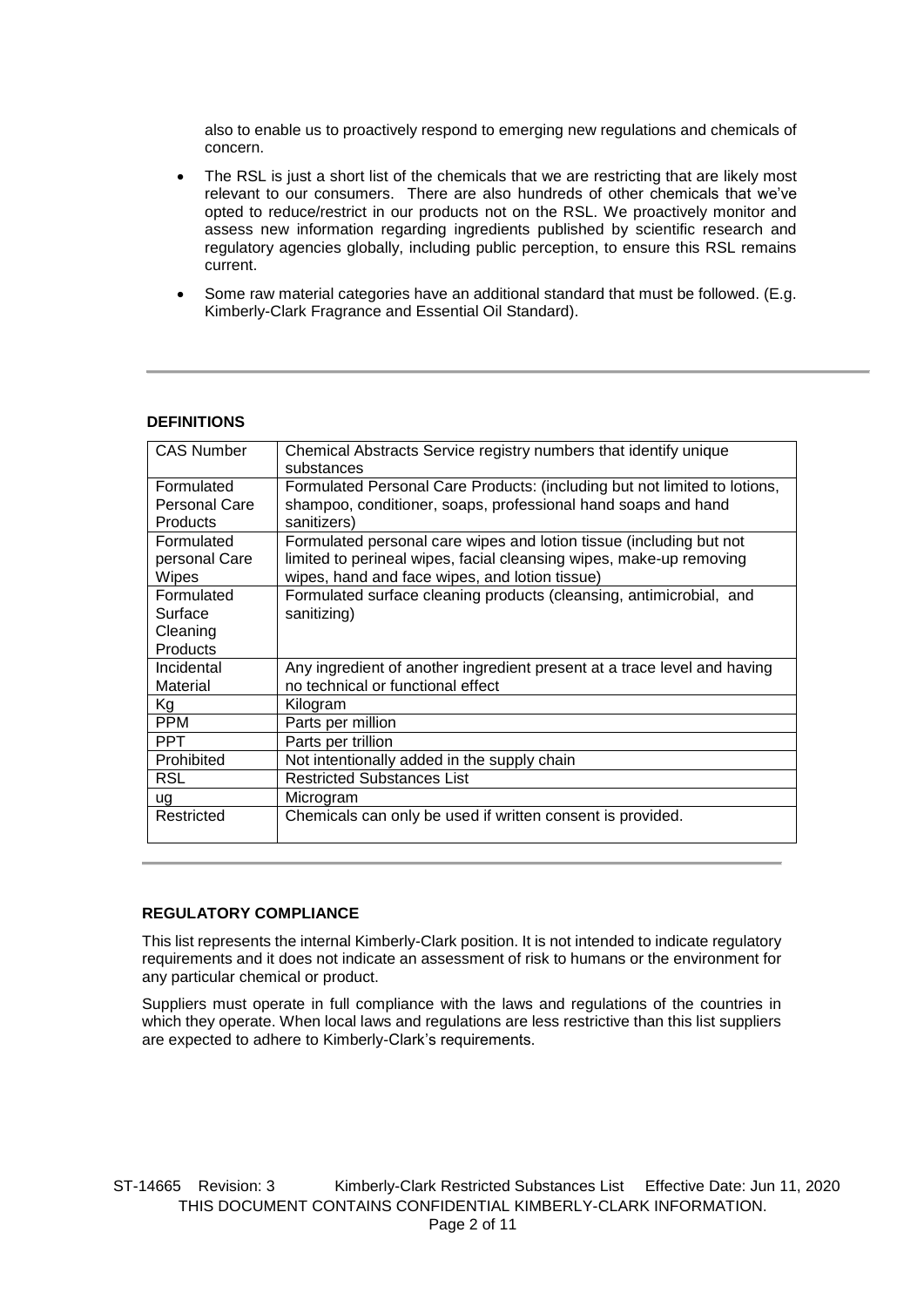#### **IMPLEMENTATION AND ENFORCEMENT**

This RSL takes effect on the date of issuance. We intend that this requirement be part of all agreements between Kimberly-Clark and its direct and authorized suppliers. We expect our suppliers to develop and implement appropriate internal business processes to ensure compliance with the RSL and communicate these requirements to their suppliers to ensure conformance throughout the supply chain.

We plan to evaluate compliance through product testing as needed for any product or materials requiring further investigation to ensure compliance.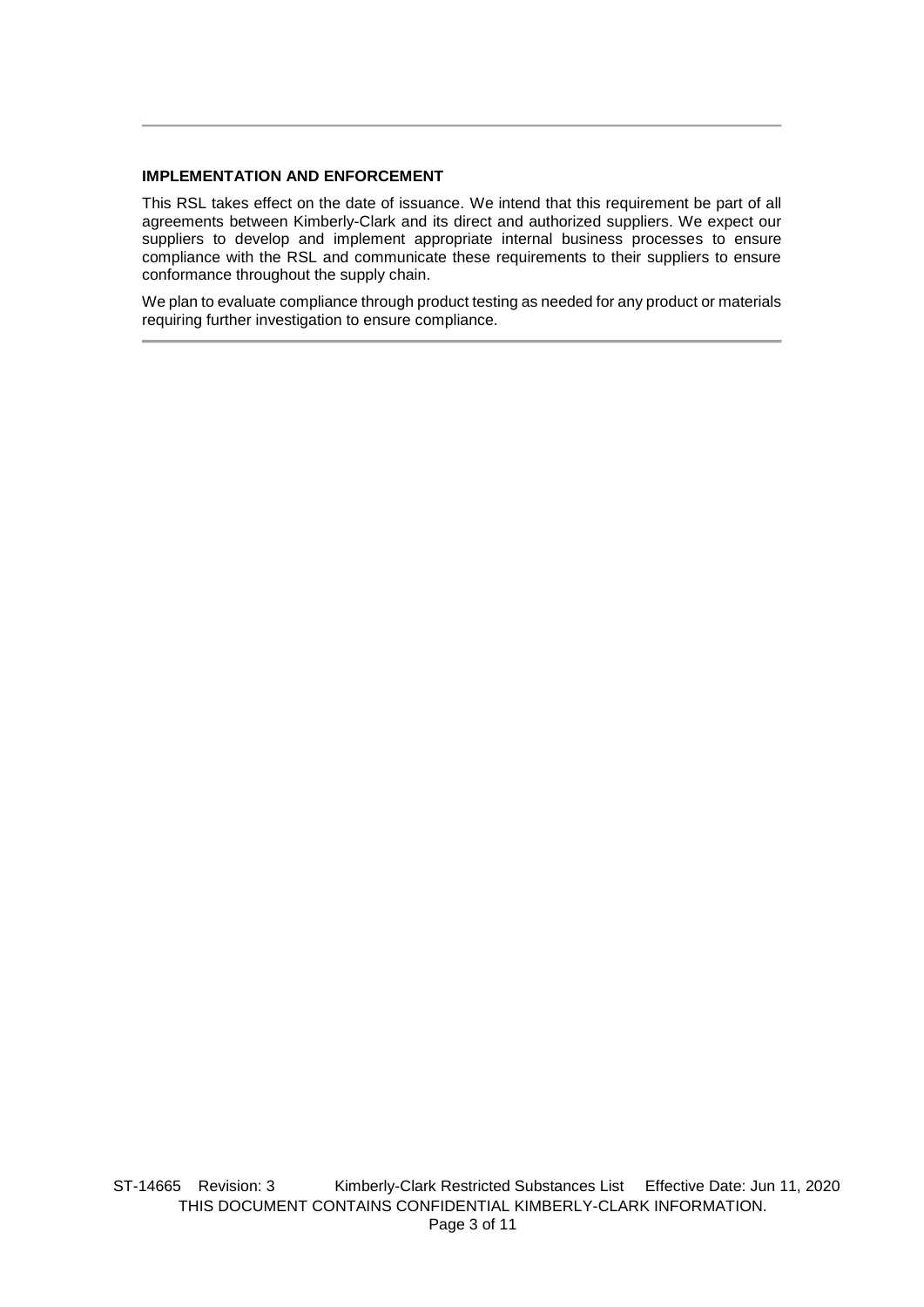# **KIMBERLY-CLARK PROHIBITED AND RESTRICTED SUBSTANCES IN ALL PRODUCT CATEGORIES**

**Kimberly-Clark Restricted Substances for all product categories are listed below.** 

**The chemicals are prohibited and/or restricted as intentionally added in the manufacture of the Kimberly-Clark products identified in the scope, including incidental materials.**

**We expect our suppliers to develop and implement appropriate internal business processes to ensure compliance with their suppliers.**

| Category                                                      | <b>Substance</b>                                                                                     | <b>CAS Number</b> | <b>Restriction</b> |
|---------------------------------------------------------------|------------------------------------------------------------------------------------------------------|-------------------|--------------------|
| Alkanolamides                                                 | Diethanolamine                                                                                       | 111-42-2          | <b>PROHIBITED</b>  |
| Alkyl Phenol, Alkyl<br>Phenol ethoxylates,<br>Nonylphenol and | Alkylphenols: Nonylphenol (NP),<br>Nonylphenol ethoxylate (NPE),<br>Octylphenol (OP) and Octylphenol | 84852-15-3        | <b>PROHIBITED</b>  |
| Nonylphenol<br>Ethoxylates (note                              | ethoxylates (OPE)<br>4-Nonylphenol, branched:                                                        |                   |                    |
| including but not                                             | n-Nonylphenol                                                                                        | 25154-52-3        |                    |
| limited to the CAS                                            |                                                                                                      |                   |                    |
| numbers identified)                                           | Nonylphenol ethoxylate                                                                               | 127087-87-0       |                    |
|                                                               |                                                                                                      | 9016-45-9         |                    |
|                                                               | Polyethylene glycol<br>nonylphenylether                                                              |                   |                    |
|                                                               | Tris-nonylphenyl phosphite (TNPP)                                                                    | 26523-78-4        |                    |
|                                                               | Octylphenol                                                                                          | 27193-28-8        |                    |
|                                                               | Ethoxylated octylphenol                                                                              | 9036-19-5         |                    |
|                                                               | Nonoxynol-1                                                                                          | 37201-87-1        |                    |
|                                                               | Polyoxyethylene Nonyl Phenol                                                                         | 68412-54-4        |                    |
|                                                               | Phenol, 4-nonyl-, branched                                                                           | 84852-15-3        |                    |
|                                                               | 4-Nonylphenol                                                                                        | 104-40-5          |                    |
|                                                               | p-(1-methyloctyl)phenol                                                                              | 17404-66-9        |                    |
|                                                               | p-Isononylphenol                                                                                     | 26543-97-5i       |                    |
|                                                               | p-(1,1-dimethylheptyl)phenol                                                                         | 30784-30-6        |                    |
|                                                               | 4-(3-Methyl-3-octyl)phenol                                                                           | 52427-13-1        |                    |
|                                                               | 353-NP, 4-(1-Ethyl-1,3-<br>dimethylpentyl)phenol                                                     | 186825-36-5       |                    |
|                                                               | 4-(3',6'-Dimethyl-3'-heptyl)phenol                                                                   | 142731-63-3       |                    |
|                                                               | Phenol, nonyl-, branched                                                                             | 90481-04-2        |                    |
|                                                               | 4-n-Nonylphenol Monoethoxylate                                                                       | 104-35-8          |                    |
|                                                               | thanol, 2-[2-[2-[2-(4-                                                                               | 7311-27-5         |                    |
|                                                               | nonylphenoxy)ethoxy]ethoxy]ethox<br>y]-                                                              |                   |                    |
|                                                               | Nonoxynol 9                                                                                          | 14409-72-4        |                    |
|                                                               | 4-Nonyl Phenol Diethoxylate                                                                          | 20427-84-3        |                    |

ST-14665 Revision: 3 Kimberly-Clark Restricted Substances List Effective Date: Jun 11, 2020 THIS DOCUMENT CONTAINS CONFIDENTIAL KIMBERLY-CLARK INFORMATION. Page 4 of 11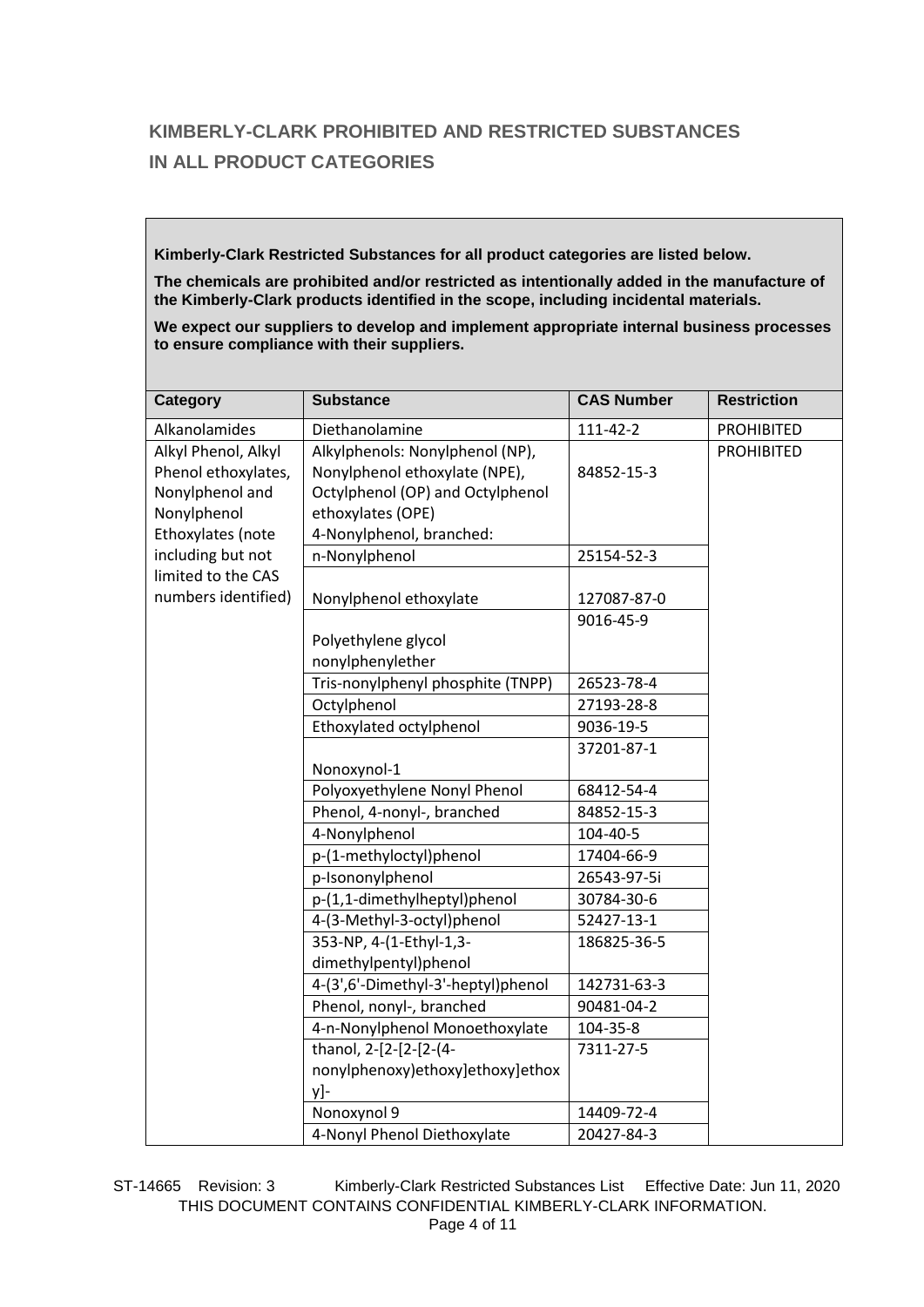|                        | Polyethylene Glycol Mono-4-         | 26027-38-3     |                   |
|------------------------|-------------------------------------|----------------|-------------------|
|                        | nonylphenyl Ether                   |                |                   |
|                        | 20-(4-Nonylphenoxy)-                | 27942-27-4     |                   |
|                        | 3,6,9,12,15,18-hexaoxaicosan-1-ol   |                |                   |
|                        | p-Nonylphenol hexaethoxylate        | 34166-38-6     |                   |
|                        | Isononylphenol-ethoxylate           | 37205-87-1     |                   |
|                        | 4-t-Nonylphenol-diethoxylate        | 156609-10-8    |                   |
|                        | Poly(oxy-1,2-ethanediyl), alpha-    | 68412-54-4     |                   |
|                        | (nonylphenyl)-omega-hydroxy-,       |                |                   |
|                        | branched                            |                |                   |
| <b>Aromatic Amines</b> | 4-Aminodipheny                      | $92 - 67 - 1$  | <b>PROHIBITED</b> |
|                        | Benzidine                           | 92-87-5        |                   |
|                        | 4-Chloro-o-Toluidine                | $95-69-2$      |                   |
|                        | 2-Naphthylamine                     | 91-59-8        |                   |
|                        | o-Aminoazotoluene                   | 97-56-3        |                   |
|                        | 2-Amino-4-Nitrotoluene              | 99-55-8        |                   |
|                        | p-Chloroaniline                     | 106-47-8       |                   |
|                        | 2,4-Diaminoanisole                  | 615-05-4       |                   |
|                        | 4,4'-Diaminodiphenylmethane         | 101-77-9       |                   |
|                        | 3,3'-Dichlorobenzidine              | 91-94-1        |                   |
|                        | 3,3'-Dimethoxybenzidine             | 119-90-4       |                   |
|                        | 3,3'-Dimethylbenzidine              | 119-93-7       |                   |
|                        | 3,3'-Dimethyl-                      | 838-88-0       |                   |
|                        | 4,4'diaminodiphenylmethane          |                |                   |
|                        | p-Cresidine                         | 120-71-8       |                   |
|                        | 4,4'-Methylene-Bis(2-Chloroaniline) | $101 - 14 - 4$ |                   |
|                        | 4,4'-Oxydianiline                   | 101-80-4       |                   |
|                        | 4,4'-Thiodianiline                  | 139-65-1       |                   |
|                        | o-Toluidine                         | 95-53-4        |                   |
|                        | 2,4-Toluylenediamine                | 95-80-7        |                   |
|                        | 2,4,5-Trimethylaniline              | 137-17-7       |                   |
|                        | o-Anisidine                         | 90-04-0        |                   |
|                        | p-Aminoazobenzene                   | $60 - 09 - 3$  |                   |
|                        | 2,4-Xylidine                        | 95-68-1        |                   |
|                        | 2,6-Xylidine                        | $87 - 62 - 7$  |                   |
| Azo Dyes               | Benzidine based dyes                | Multiple       | <b>PROHIBITED</b> |
|                        | o-Anisidine (=ortho-Anisidine)      | Multiple       |                   |
|                        | based dyes                          |                |                   |
|                        | Toluidine based dyes                | Multiple       |                   |
| Benzophenones          | Benzophenone                        | 119-61-9       | <b>PROHIBITED</b> |
|                        | Benzophenone-2                      | 131-55-5       |                   |
|                        | Dioxybenzone (Benzophenone-8)       | 131-53-3       |                   |
|                        | Oxybenzone<br>(Benzophenone-3)      | 131-57-7       |                   |
|                        | Suliisobenzone (benzophenone-4)     | 4065-45-6      |                   |
|                        | 2,4-Dihydroxybenzophenone]          | 131-56-6       |                   |

ST-14665 Revision: 3 Kimberly-Clark Restricted Substances List Effective Date: Jun 11, 2020 THIS DOCUMENT CONTAINS CONFIDENTIAL KIMBERLY-CLARK INFORMATION. Page 5 of 11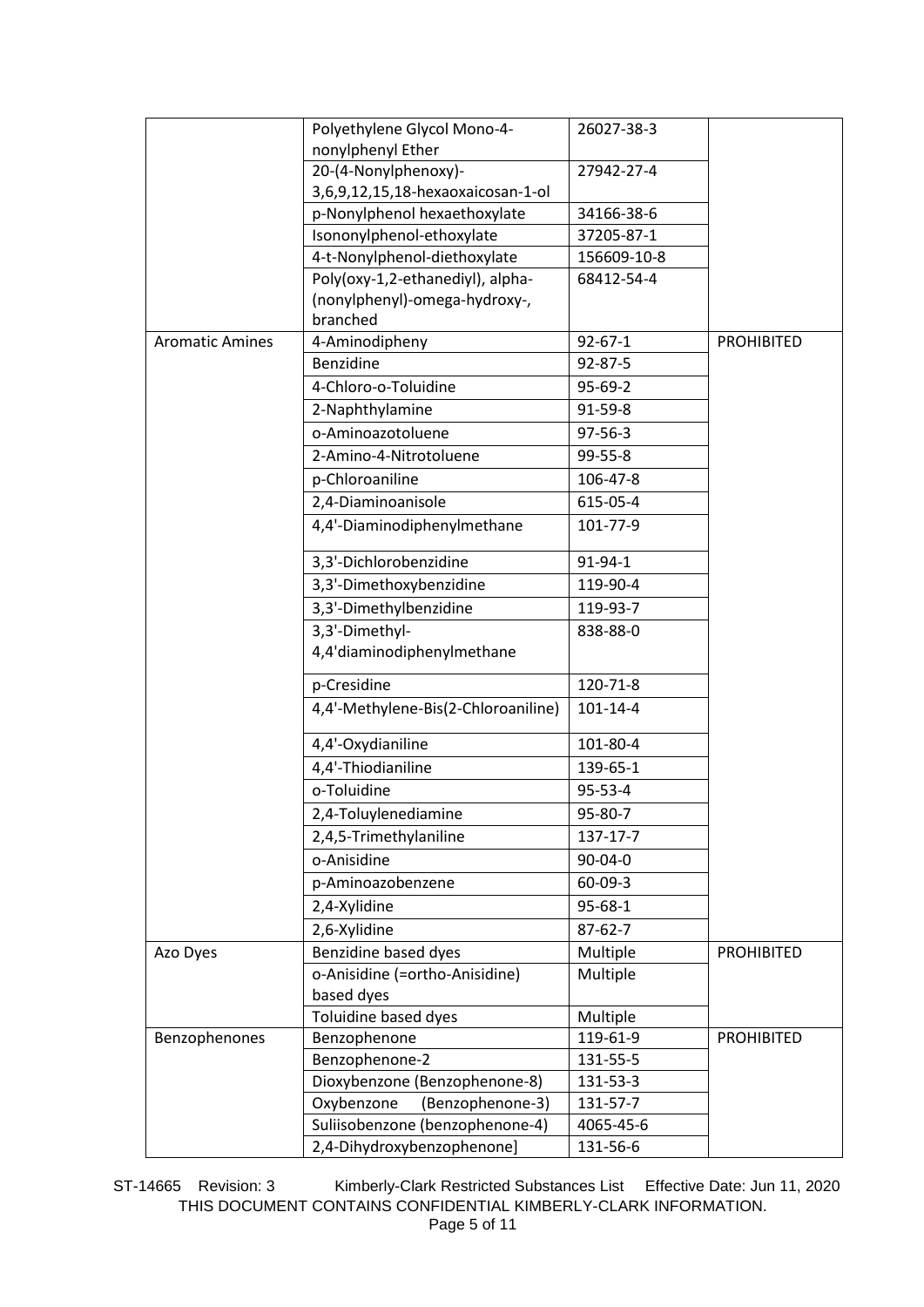| Bisphenol                 | Bisphenol A (4,4'-                                | 80-05-7     | <b>PROHIBITED</b> |
|---------------------------|---------------------------------------------------|-------------|-------------------|
|                           | Isopropylidenediphenol)                           |             |                   |
|                           | <b>Bisphenol F</b>                                | 620-92-8    |                   |
|                           | <b>Bisphenol S</b>                                | 80-09-1     |                   |
| <b>Boric Acid/Borates</b> | <b>Boric Acid/Borates</b>                         | 10043-35-3; | <b>PROHIBITED</b> |
|                           |                                                   | 11113-50-1  |                   |
| Butylated                 | <b>Butylated Hydroxylanisole (BHA)</b>            | 25013-16-5  | <b>PROHIBITED</b> |
| Hydroxylanisole           |                                                   |             |                   |
| (BHA)                     |                                                   |             |                   |
| <b>Colophony Resins</b>   | <b>Colophony Resins</b>                           | 8050-09-7   | <b>PROHIBITED</b> |
|                           |                                                   | 8052-10-6   |                   |
|                           |                                                   | 73138-82-6  |                   |
| <b>Flame Retardants</b>   | Tris (1,3-dichloro-2-propyl)<br>phosphate (TDCPP) | 13674-87-8  | <b>PROHIBITED</b> |
|                           | Tris (2-chloroethyl) phosphate                    | 115-96-8    |                   |
|                           | (TCEP)                                            |             |                   |
|                           | Tris (1-chloro-2-propyl) phosphate                | 13674-84-5  |                   |
|                           | (TCPP)<br>2-ethylhexyl tetrabromobenzoate         | 183658-27-7 |                   |
|                           | (TBB)                                             |             |                   |
|                           | Bis (2-ethylheaxyl)-2,3,4,5-                      | 26040-51-7  |                   |
|                           | tetrabromophthalate (TBPH)                        |             |                   |
|                           | Triphenylphosphate (TPP)                          | 115-86-6    |                   |
|                           | 2,2-bis(chloromethyl) trimethylene                | 38051-10-4  |                   |
|                           | bis(bis(2-chloroethyl)phosphate)<br>(V6)          |             |                   |
|                           | 4-(tert-butyl)phenyl diphenyl                     | 56803-37-3  |                   |
|                           | phosphate (MDPP)                                  |             |                   |
|                           | Bis (tert-butylphenyl) phenyl                     | 65652-41-7  |                   |
|                           | phosphate (DBPP)                                  |             |                   |
|                           | Tris (4-tert-butylphenyl) phosphate               | 78-33-1     |                   |
|                           |                                                   | 28777-70-0  |                   |
|                           | Pentabromodiphenyl ethers                         | 32534-81-9  |                   |
|                           | (PentaBDE)                                        |             |                   |
|                           | Octabromodiphenyl ethers                          | 32536-52-0  |                   |
|                           | (OctaBDE)                                         |             |                   |
|                           | Decabromodiphenyl ethers                          | 1163-19-5   |                   |
|                           | Hexabromocyclododecane (HBCD                      | 3194-55-6   |                   |
|                           | or HBCDD)                                         |             |                   |
|                           | Tetrabromobisphenol A (TBBPA)                     | 79-94-7     |                   |
|                           | (TBBPA)                                           |             |                   |
|                           | Isopropylated Triphenyl Phosphate<br>(IPTPP)      | 68937-41-7  |                   |
|                           | Antimony Trioxide                                 | 1309-64-4   |                   |
|                           | <b>Short Chain Chlorinated Paraffins</b>          | 85535-84-8  |                   |
|                           | (SCCP)                                            |             |                   |
| Fluorinated               | Pentadecafluorooctanoic acid                      | 335-67-1    | <b>PROHIBITED</b> |
| compounds                 | (PFOA)                                            |             |                   |
|                           | Perfluorooctane sulfonate (PFOS)                  | 1763-23-1   | <b>PROHIBITED</b> |

ST-14665 Revision: 3 Kimberly-Clark Restricted Substances List Effective Date: Jun 11, 2020 THIS DOCUMENT CONTAINS CONFIDENTIAL KIMBERLY-CLARK INFORMATION. Page 6 of 11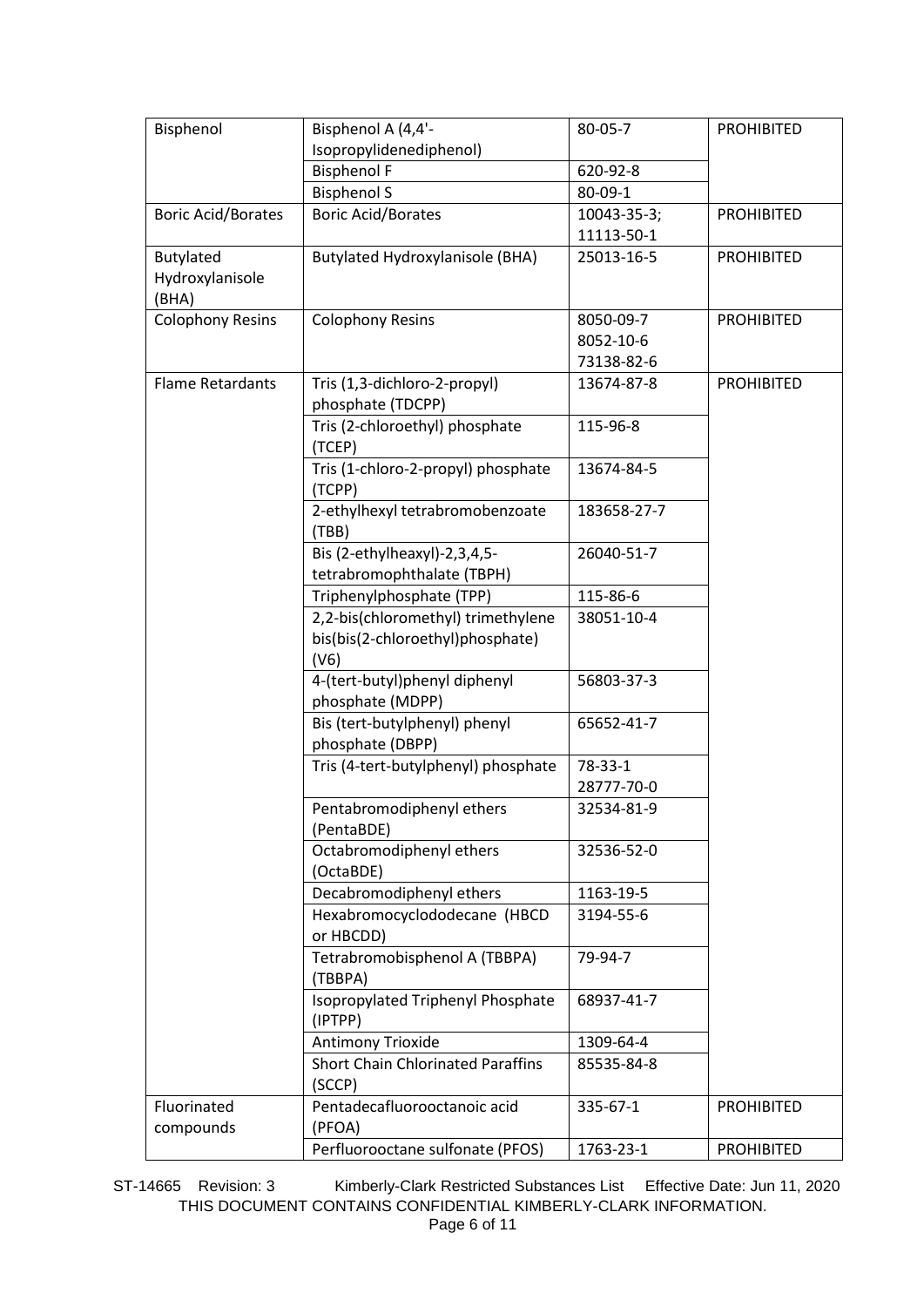| Formaldehyde and    | Formaldehyde                          | $50 - 00 - 0$                    | <b>PROHIBITED</b>                     |
|---------------------|---------------------------------------|----------------------------------|---------------------------------------|
| Formaldehyde        | Quaternium-15                         | 4080-31-3,                       | <b>PROHIBITED</b>                     |
| releasing           |                                       | 51229-78-8                       |                                       |
| preservatives       |                                       |                                  |                                       |
| Glutaraldehyde      | Glutaraldehyde                        | 111-30-8                         | <b>PROHIBITED</b>                     |
| <b>Heavy Metals</b> | Lead                                  | Lead (7439-92-1)                 | <b>PROHIBITED</b>                     |
|                     | Mercury<br>Arsenic                    | Mercury (7439-<br>97-6), Arsenic |                                       |
|                     | Cadmium                               | $(7440-38-2);$                   |                                       |
|                     |                                       | Cadmium (7440-                   |                                       |
|                     |                                       | $43-9;$                          |                                       |
| <b>IPBC</b>         | Iodopropynyl butylcarbamate           | 55406-53-6                       | <b>PROHIBITED</b>                     |
|                     | (IPBC); 3-iodo-2-propynyl-            |                                  | (ABSORBENT                            |
|                     | butylcarbamate                        |                                  | <b>HYGIENE</b><br>PRODUCTS, BABY      |
|                     |                                       |                                  | AND CHILD                             |
|                     |                                       |                                  | <b>FORMULATED</b>                     |
|                     |                                       |                                  | PRODUCTS,<br>PERINEAL CARE            |
|                     |                                       |                                  | <b>FORMULATED</b>                     |
|                     |                                       |                                  | PRODUCTS, AND                         |
|                     |                                       |                                  | AEROSOLIZED<br>PRODUCTS)              |
|                     |                                       |                                  |                                       |
|                     |                                       |                                  | <b>RESTRICTED</b>                     |
|                     |                                       |                                  | (WITH PERMISSION                      |
|                     |                                       |                                  | ONLY IN ALL OTHER<br>PRODUCTS IN      |
|                     |                                       |                                  | SCOPE)                                |
| Isocyanates         | IToluene Diisocyanate (TDI)           | 26471-62-5                       | <b>PROHIBITED</b>                     |
|                     | 2,4-Toluene diisocyanate              | $91 - 08 - 7$                    |                                       |
|                     | 2,6-Toluene diisocyanate              | 584-84-9                         |                                       |
|                     | Diphenylmethane diisocyanate          | 26447-40-5                       |                                       |
| Methyldibromo       | (MDI)<br>Methyldibromo Glutaronitrile | 35691-65-7                       | <b>PROHIBITED</b>                     |
| Glutaronitrile      |                                       |                                  |                                       |
| Natural Rubber and  | <b>Natural Rubber</b>                 | 9006-04-6                        | <b>PROHIBITED</b>                     |
| Natural Rubber      |                                       |                                  |                                       |
| Latex               |                                       |                                  |                                       |
| Organotin           | Monobutyltin (MBT)                    | 78763-54-9                       | <b>PROHIBITED</b>                     |
| compounds           | Dibutyltin (DBT)                      | 1002-53-5                        |                                       |
|                     | Tributyltin (TBT)                     | 688-73-3                         |                                       |
|                     | Triphenyltin (TPT)                    | 668-34-8                         |                                       |
|                     | Dioctyltin (DOT)                      | 15231-44-4                       |                                       |
| Parabens            | Butylparaben                          | 94-26-8                          | <b>PROHIBITED</b>                     |
|                     | Ethyl paraben                         | 120-47-8                         | <b>RESTRICTED</b><br>(WITH PERMISSION |
|                     |                                       |                                  | <b>ONLY IN SURFACE</b>                |
|                     |                                       |                                  | CLEANING, AND                         |
|                     |                                       |                                  | PROFESSIONAL<br>FORMULATED            |
|                     |                                       |                                  | PRODUCTS)                             |

ST-14665 Revision: 3 Kimberly-Clark Restricted Substances List Effective Date: Jun 11, 2020 THIS DOCUMENT CONTAINS CONFIDENTIAL KIMBERLY-CLARK INFORMATION. Page 7 of 11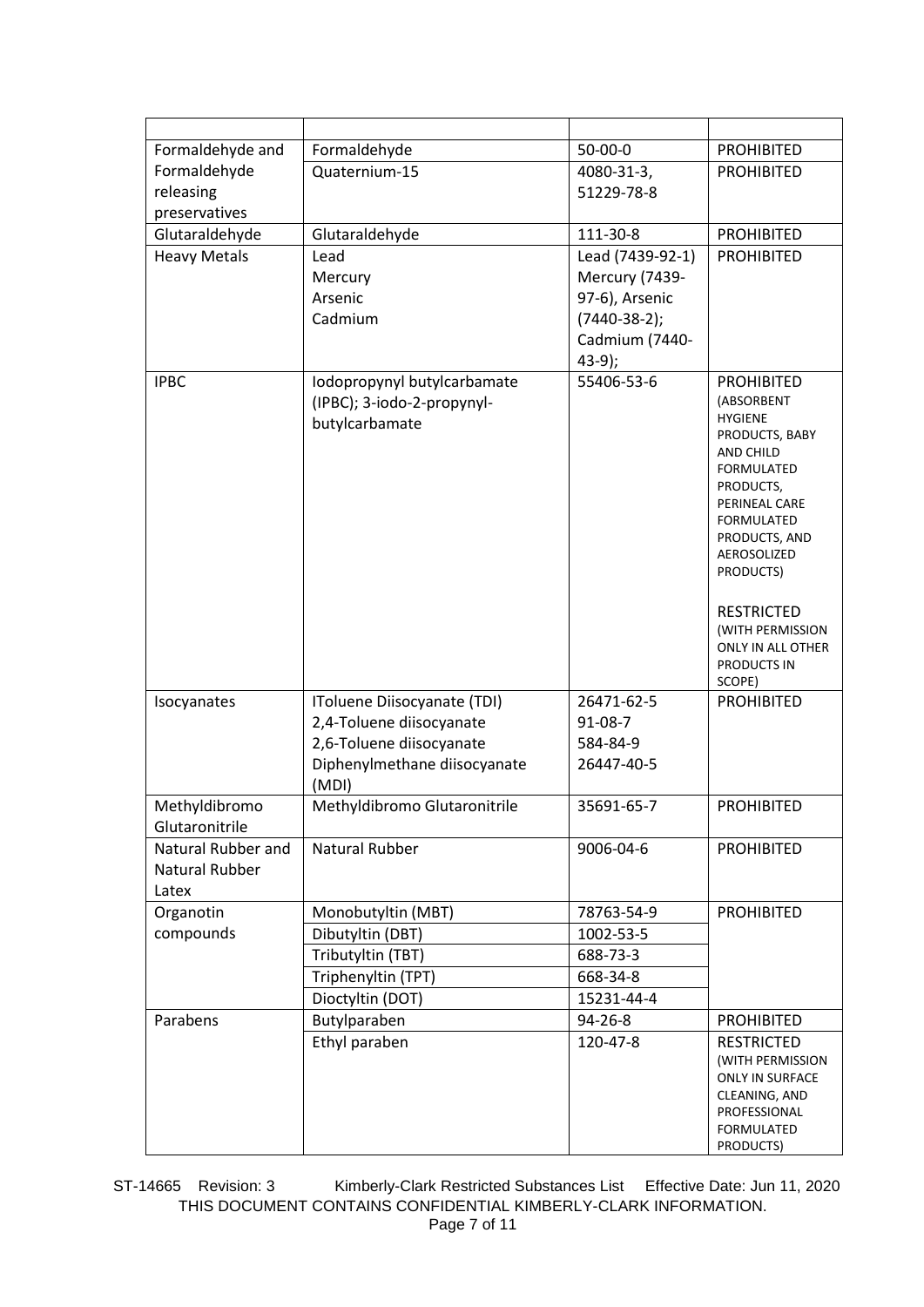|                                        | Isobutylparaben                                                                        | 4247-02-3                                                           | <b>PROHIBITED</b>                                                                                                           |
|----------------------------------------|----------------------------------------------------------------------------------------|---------------------------------------------------------------------|-----------------------------------------------------------------------------------------------------------------------------|
|                                        | Isopropyl paraben                                                                      | 4191-73-5                                                           | <b>PROHIBITED</b>                                                                                                           |
|                                        | Methylparaben                                                                          | $99 - 76 - 3$                                                       | <b>RESTRICTED</b><br>(WITH PERMISSION<br><b>ONLY IN SURFACE</b><br>CLEANING, AND<br>PROFESSIONAL<br>FORMULATED<br>PRODUCTS) |
|                                        | Propylparaben                                                                          | $94-13-3$                                                           | <b>PROHIBITED</b>                                                                                                           |
| PHMB<br>(Polyaminopropyl<br>biguanide) | PHMB (Polyaminopropyl biguanide)                                                       | 27083-27-8<br>32289-58-0<br>133029-32-0<br>28757-47-3<br>70170-61-5 | <b>PROHIBITED</b>                                                                                                           |
| Phthalates: All                        | Di-isononyl phthalate (DINP)                                                           | 28553-12-0                                                          | <b>PROHIBITED</b>                                                                                                           |
| esters of o-phthalic                   | Di(ethylhexyl) phthalate (DEHP)                                                        | 117-81-7                                                            |                                                                                                                             |
| acid                                   | Di-n-octyl phthalate (DNOP)<br>Di-iso-decyl phthalate (DIDP)                           | 117-84-0<br>26761-40-0<br>68515-49-1                                |                                                                                                                             |
|                                        | Butyl benzyl phthalate (BBP)                                                           | 85-68-7                                                             |                                                                                                                             |
|                                        | Dibutyl phthalate (DBP)                                                                | 84-74-2                                                             |                                                                                                                             |
|                                        | Di-isobutyl phthalate (DiBP)                                                           | 84-69-5                                                             |                                                                                                                             |
|                                        | Dicyclohexyl phthatate (DCHP)                                                          | $84 - 61 - 7$                                                       |                                                                                                                             |
|                                        | Diisooctyl phthalate                                                                   | 27554-26-3                                                          |                                                                                                                             |
|                                        | 1,2-Benzenedicarboxylic acid, di-<br>C7-11-branched and linear alkyl<br>esters (DHNUP) | 68515-42-4                                                          |                                                                                                                             |
|                                        | 1,2-Benzenedicarboxylic acid, di-<br>C6-8-branched alkyl esters, C7-<br>rich (DIHP)    | 71888-89-6                                                          |                                                                                                                             |
|                                        | 1,2-Benzenedicarboxylic acid,<br>dihexyl ester, branched and linear                    | 68515-50-4                                                          |                                                                                                                             |
|                                        | Bis-(2-methoxyethyl) phthalate<br>(DMEP)                                               | 117-82-8                                                            |                                                                                                                             |
|                                        | Diisopentylphthalate (DIPP)                                                            | 605-50-5                                                            |                                                                                                                             |
|                                        | N-pentyl-isopentyl phthalate<br>(NPIPP)                                                | 776297-69-9                                                         |                                                                                                                             |
|                                        | Di-n-pentylphthalate (DnPP)                                                            | 131-18-0                                                            |                                                                                                                             |
|                                        | Di-n-hexylphthalate (DnHP)                                                             | 84-75-3                                                             |                                                                                                                             |
|                                        | Dimethylphthalate                                                                      | 131-11-3                                                            |                                                                                                                             |
|                                        | Diethylphthalate                                                                       | 84-66-2                                                             |                                                                                                                             |
| Poly Aromatic                          | Acenaphthene                                                                           | 83-22-9                                                             | <b>PROHIBITED</b>                                                                                                           |
| Hydrocarbon (PAH)                      | Benzo(a)anthracene (BaA)                                                               | $56 - 55 - 3$                                                       |                                                                                                                             |
|                                        | Benzo(a)pyrene (BaP)                                                                   | $50 - 32 - 8$                                                       |                                                                                                                             |
|                                        | Benzo(e)pyrene (BeP)                                                                   | 192-97-2                                                            |                                                                                                                             |
|                                        | indeno-(1,2,3-c,d)-pyrene                                                              | 193-39-5                                                            |                                                                                                                             |
|                                        | (phenylenepyrene)                                                                      |                                                                     |                                                                                                                             |
|                                        | Chrysene (CHR)                                                                         | 218-01-9                                                            |                                                                                                                             |

ST-14665 Revision: 3 Kimberly-Clark Restricted Substances List Effective Date: Jun 11, 2020 THIS DOCUMENT CONTAINS CONFIDENTIAL KIMBERLY-CLARK INFORMATION. Page 8 of 11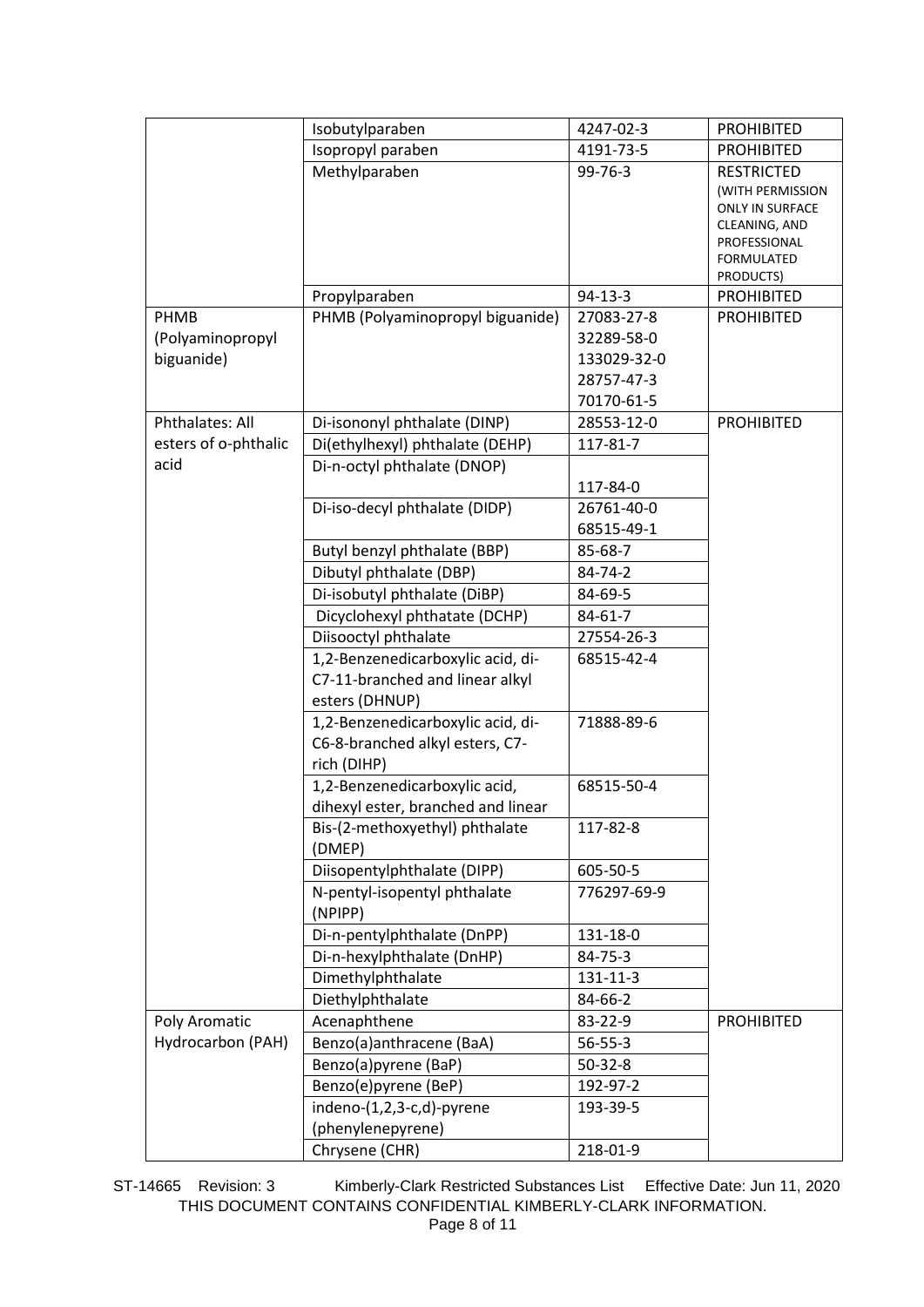|               | Benzo(b)fluoranthene (BbFA)     | 205-99-2      |                   |
|---------------|---------------------------------|---------------|-------------------|
|               | Benzo(k)fluoranthene (BkFA)     | 207-08-9      |                   |
|               | dibenzo(a,h)anthracene ((DBAhA) | $53 - 70 - 3$ |                   |
| <b>PVC</b>    | Polyvinyl Chloride              | 9002-86-2     | <b>PROHIBITED</b> |
| Solvents      | Benzene                         | $71-43-2$     | <b>PROHIBITED</b> |
|               | Carbon Tetrachloride            | $56 - 23 - 5$ |                   |
|               | 1,2-Dichloroethane              | 107-06-2      |                   |
|               | 1,1-Dichloroethane              | $75-34-3$     |                   |
|               | 1,1,1-Tricholorethane           | $71 - 55 - 6$ |                   |
|               | 1-Bromopropane                  | 106-94-5      |                   |
|               | Tetrachloroethylene (PERC)      | 127-18-4      |                   |
|               | Trichloroethylene               | 79-01-6       |                   |
|               | Toluene                         | 108-88-3      |                   |
| Triclosan and | Triclocarban                    | 101-20-2      | <b>PROHIBITED</b> |
| Triclocarbon  | Triclosan                       | 3380-34-5     | <b>PROHIBITED</b> |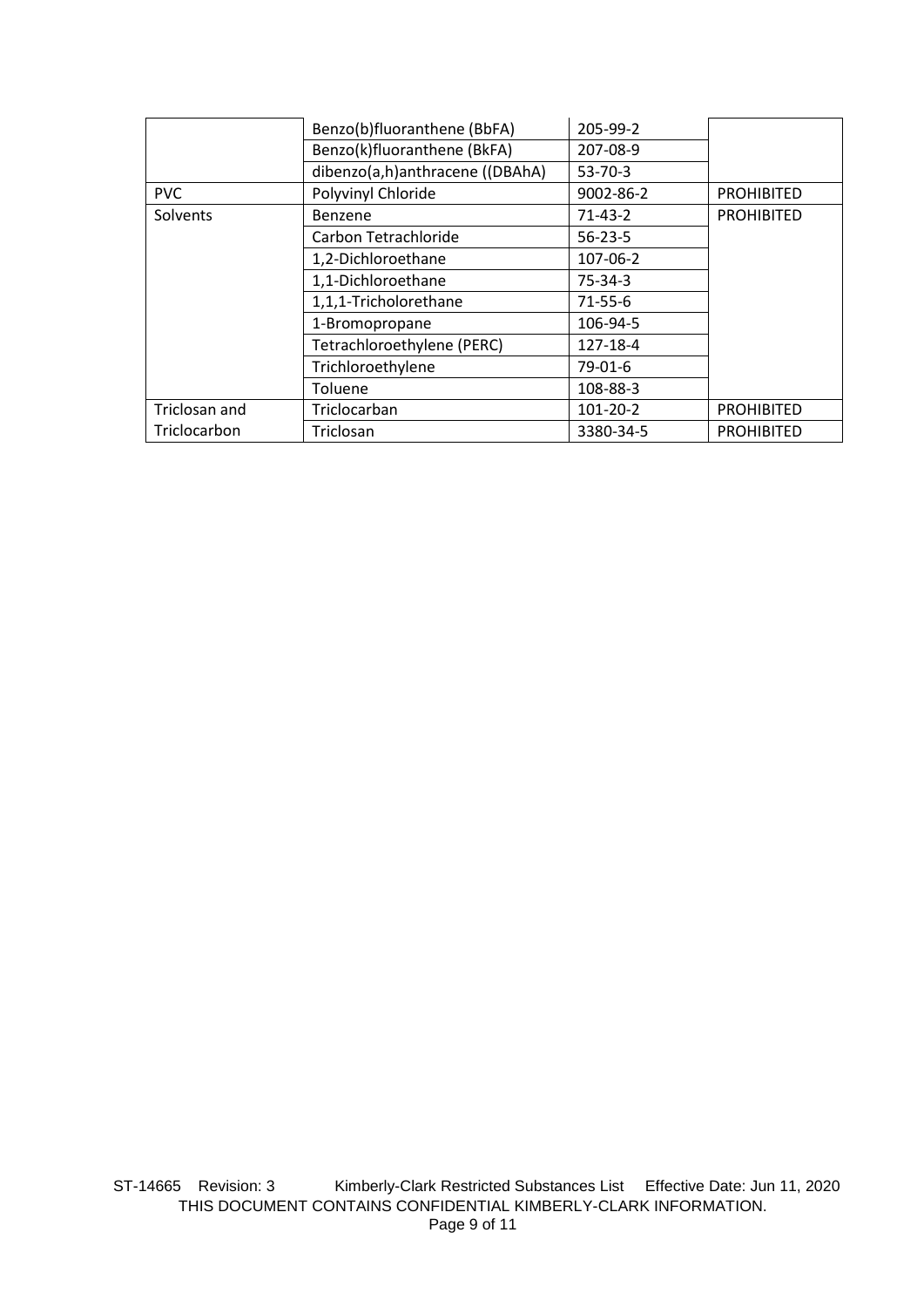### **KIMBERLY-CLARK PROHIBITED AND RESTRICTED SUBSTANCES**

## **FORMULATED PERSONAL CARE PRODUCTS; FORMULATED PERSONAL CARE WIPE PRODUCTS, AND FORMULATED SURFACE CLEANING PRODUCTS**

**Kimberly-Clark Restricted Substances for "formulated products" are listed below. Formulated products must comply with the Restricted Substances – All products as well as the following restrictions. The chemicals listed are prohibited and/or restricted in the production of Kimberly-Clark formulated products, including incidental materials.** 

**Formulated products include:**

- **Formulated Personal Care Products: Formulated Personal Care Products: (including but not limited to lotions, shampoo, conditioner, soaps, professional hand soaps and hand sanitizers)**
- **Formulated personal Care Wipes: Formulated personal care wipes and lotion tissue (including but not limited to perineal wipes, facial cleansing wipes, make-up removing wipes, hand and face wipes, and lotion tissue)**
- **Formulated Surface Cleaning Products: Formulated surface cleaning products (cleansing, antimicrobial, and sanitizing)**

| to ensure compliance with their suppliers. |                        |                   |                                                  |  |
|--------------------------------------------|------------------------|-------------------|--------------------------------------------------|--|
| Category                                   | Substance              | <b>CAS Number</b> | Restriction                                      |  |
| Alkanolamides                              | Cocamide DEA           | 68603-42-9        | <b>PROHIBITED</b>                                |  |
|                                            |                        |                   | (WITH PERMISSION ONLY)                           |  |
| Formaldehyde and                           | Bronopol (2-Bromo-2-   | $52 - 51 - 7$     | <b>RESTRICTED</b>                                |  |
| Formaldehyde                               | Nitropropane-1,3-Diol) |                   | (WITH PERMISSION ONLY IN                         |  |
| releasing                                  |                        |                   | SURFACE CLEANING, AND                            |  |
| preservatives                              |                        |                   | PROFESSIONAL FORMULATED<br>PRODUCTS)             |  |
|                                            | Diazolidinyl urea      | 78491-02-8        | <b>RESTRICTED</b>                                |  |
|                                            |                        |                   | (WITH PERMISSION ONLY IN                         |  |
|                                            |                        |                   | INSURFACE CLEANING, AND                          |  |
|                                            |                        |                   | PROFESSIONAL FORMULATED                          |  |
|                                            |                        |                   | PRODUCTS)                                        |  |
|                                            | <b>DMDM Hydantoin</b>  | 6440-58-0         | <b>RESTRICTED</b>                                |  |
|                                            |                        |                   | (WITH PERMISSION ONLY IN                         |  |
|                                            |                        |                   | SURFACE CLEANING, AND                            |  |
|                                            |                        |                   | PROFESSIONAL FORMULATED<br>PRODUCTS)             |  |
|                                            | Imidazolidinyl urea    | 39236-46-9        | <b>RESTRICTED</b>                                |  |
|                                            |                        |                   | (WITH PERMISSION ONLY IN                         |  |
|                                            |                        |                   | SURFACE CLEANING, AND                            |  |
|                                            |                        |                   | PROFESSIONAL FORMULATED                          |  |
|                                            |                        |                   | PRODUCTS)                                        |  |
|                                            | Methenamine            | 100-97-0          | <b>RESTRICTED</b>                                |  |
|                                            |                        |                   | (WITH PERMISSION ONLY IN                         |  |
|                                            |                        |                   | SURFACE CLEANING, AND<br>PROFESSIONAL FORMULATED |  |
|                                            |                        |                   | PRODUCTS)                                        |  |
|                                            | Sodium                 | 70161-44-3        | <b>RESTRICTED</b>                                |  |
|                                            | hydroxymethylglycinate |                   | (WITH PERMISSION ONLY IN                         |  |
|                                            |                        |                   | SURFACE CLEANING, AND                            |  |

**We expect our suppliers to develop and implement appropriate internal business processes to ensure compliance with their suppliers.**

ST-14665 Revision: 3 Kimberly-Clark Restricted Substances List Effective Date: Jun 11, 2020 THIS DOCUMENT CONTAINS CONFIDENTIAL KIMBERLY-CLARK INFORMATION. Page 10 of 11